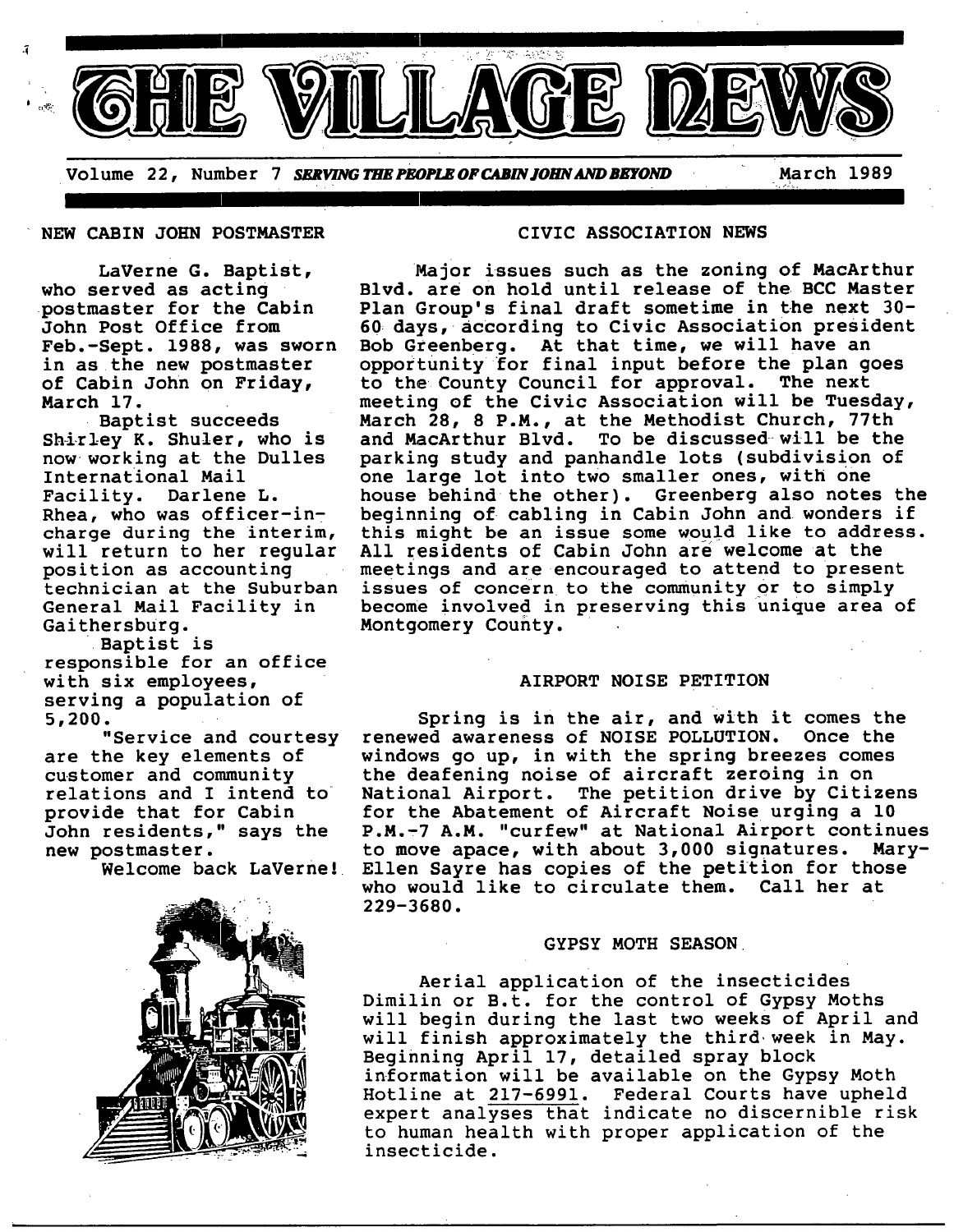#### **IHE VILLAGE NEWS**

## AROUND THE TOWN

Longtime resident Winifred Sewell has returned to her newly built house at 6513 76th Place. Ms. Sewell's house was destroved by fire last year. Welcome back to Cabin John!

Happy birthday to Irene Worsham who will be 99 years young on March 27th. Ms. Worsham, who lives with her daughter Uva Cable at 7910 MacArthur Blvd., has lived in Cabin John since September of 1939. The birthday celebration begins on March 18 when Ms. Worsham attends the wedding of her great granddaughter Amie in Haderstown. Amie, who looks after her great grandmother during the day, has made bows for Ms. Worsham's wheelchair and declared her the flowergirl for the big event. Congratulations to great grandma and great granddaughter alike!

Cabin John residents Reed and Barbara Martin. Herbert and Margaret Corbin, Elizabeth and Donald Morin and Sally and Randy Ramirez were quoted in a Washington Times "NEIGHBORS" feature by Arlo Wagner about the community. The title of the piece was "Cabin John out of step with rest of Montgomery."

# AND FURTHERMORE...

Village News editor Andy Rice returns from five weeks in China March  $30.$ Welcome him home with some news for the April edition! Andy can be reached at 229-3503.

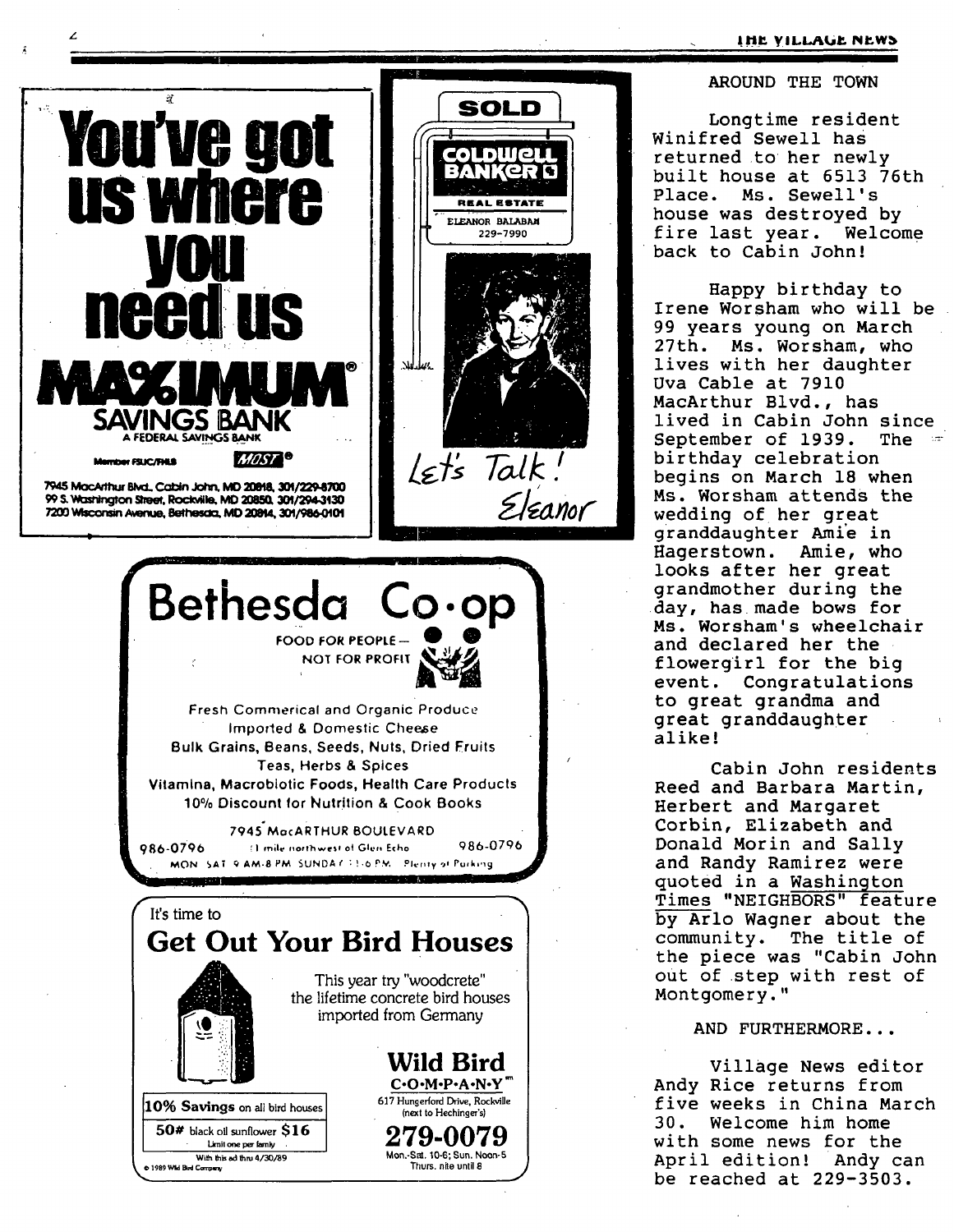

**TOO LATE** FOR LAST ISSUE: Kate Berkowitz (center) receives the \$i00 check for her award winning essay "What I Love About Cabin John" from Ray (far right) and Zeke Zeender (far left) of Lewis and Silverman Realtors. With Kate are her parents Fred and Joan Marsh. Judy Zeender is second from left.

#### **ANNOUNCEMENTS**

The Cabin John/Brookmont 3-and-4- Year Old School will be accepting applications during the months of March and April for the school year beginning in September 1989. The school is semicooperative and is located in the Brookmont Baptist Church. The program is Monday thru Friday from 9 A.M. to 12:30 P.M. All applicants must be three years old by September I. Available issues are: If you are interested in applying or would like more information about the school, please call either Ellen Jimerson at 229-3318 or Emily Townsend at 229-8230.

ستحاط المتعاقبات والتواصي والتعاطيات

A non-sexist

playgroup for 4-and-5 year-olds will be held on saturday mornings in seven Locks Park (next to Palisades Pool). Free play and/or simple games are initially proposed, other suggestions are welcome. Call Sylvie or David Palumbo-Liu for further information.

Old "Village **News"**  copies are available for those who would enjoy a souvenir from the past. April '68, June '68, September '68, July '70, April '74, May '75, January '76, September '76, November '76, May '79, May '82, June '84, August '86, January '87 and June '88. Call 229- 3482 for delivery.

Montgomery County will sponsor a teen job fair Saturday, April 8, at the Montgomery County Executive Office Building cafeteria, 101 Monroe St., Rockville, from 10 A.M. to 1 P.M. to help teens, 14-21 years old find summer employment. Potential employers will be on hand and applications can be filled out. Video workshops on job hunting skills will also be held. For information, call 217-1200.